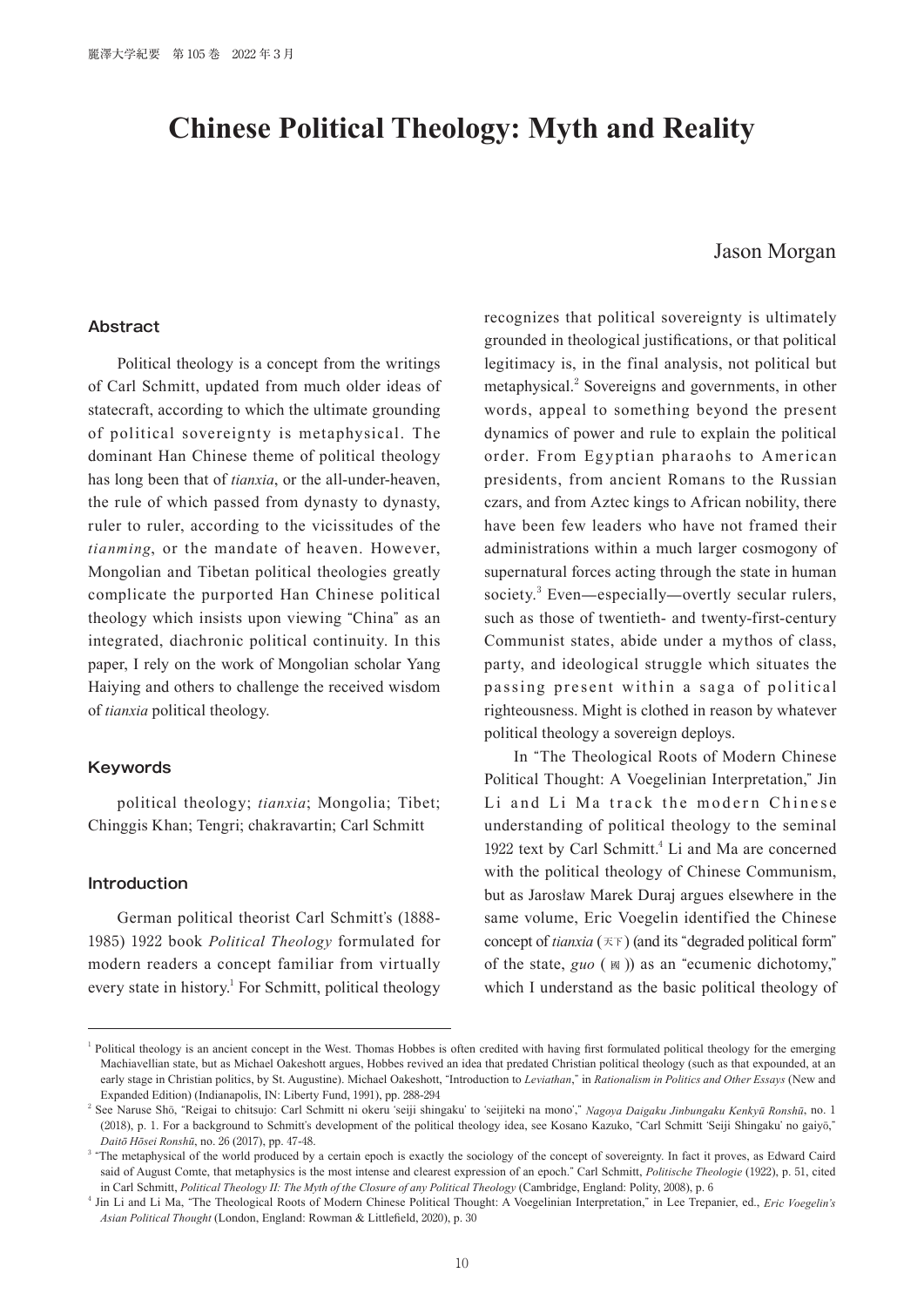Chinese history.<sup>5</sup> The overriding dogma of Chinese political theology, from antiquity to the present Communist dispensation, is that the power to order *tianxia*, brokered by the mandate of heaven (*tianming* 天命 ), is conferred on successive *guo*, or dynasties, but that these dynasties form a continuum which expresses, diachronically, the essence of the *guo*, or *zhonghua* (中華) (a coalesced efflorescence or prosperity).<sup>6</sup> Even authors skeptical of Chinese claims to a diachronic paramountcy of East Asia repeat the fundamental Chinese political theology of a perduring *tianxia* recycled, through the brokerage of *tianming*, across various *guo*, or dynasties, which together form "thousands of years" of Chinese rule.<sup>7</sup> Chinese scholar Zhang Weiwei's *The China Wave: Rise of a Civilizational State* could stand as the model of this kind of political-theological exegesis—Zhang contrasts "China" with "the ancient civilizations of Egypt, Mesopotamia, the Indus Valley and Greece," noting that, while these have not "continued till the present day and functioned within unified modern states," the *wenming xing guojia* ( $\bar{x}$   $\bar{y}$   $\bar{z}$   $\bar{z}$ ), or

"civilizational state" of China, has.<sup>8</sup>

However, it is not so simple to project the political theology of *tianxia* into the past and call all of the polities which have controlled various portions of continental East Asia over the past three millennia or so "China."<sup>9</sup> The New Qing History of the late twentieth century alerted Western scholars to a fact which a focus on Chinese-language documents had long obscured: "China" is shot through with a welter of political theologies, many of them tailored to the diversity of religions, ethnicities, and cultures which the borders of "China" at any given point have comprised.<sup>10</sup> *Tianxia*—"all under heaven"—is a political theology which has been co-opted by many non-Chinese, even "barbarian," rulers to ends entirely other than the fiction of dynastic succession upon which the edifice of "Chinese history" rests.<sup>11</sup> The most formidable challenge to Chinese political theology comes from the Mongols, to whom we now briefly turn. $12$ 

<sup>5</sup> Jarosław Marek Duraj, "Re-thinking Chinese Ecumene in the Global Age," in Lee Trepanier, ed., *Eric Voegelin's Asian Political Thought*, op. cit., p. 9. See also Walter Scheidel, "From the ʻGreat Convergence' to the ʻFirst Great Divergence': Roman and Qin-Han State Formation and Its Aftermath," in Walter Scheidel, ed., *Rome and China: Comparative Perspectives on Ancient World Empires* (Oxford, England: Oxford University Press, 2009), p. 11. Terada Hiroaki explicates and contextualizes the devolution of *tianxia* to *guo* in "Chūgoku kindai hōshi no gairyaku," in *Chūgoku hōseishi* (Tokyo: Tokyo Daigaku Shuppankai, 2018), pp. 336-338.

<sup>6</sup> The reality of this brokerage can be seen in Sima Qian's account of Shang Yang's encounter with Duke Xiao of Qin. See Jin Jin, "The Decay of Order for the Progress of an Empire: Shang Yang's Proposal for Fundamental Reform in the *Records of the Grand Historian*," in Lee Trepanier, ed., *Eric Voegelin's Asian Political Thought*, op. cit., pp. 77-91. Paul Goldin's "Li Si, Chancellor of the Universe" also provides a helpful window on imperial ideology. Paul Goldin, *After Confucius: Studies in Early Chinese Philosophy* (Honolulu, HI: University of Hawaiʻi Press, 2004). See also Machida Saburō, "Ri Shi wo megutte," *Chūgoku Tetsugaku Ronshū*, vol. 9 (October 1983), pp. 1-16. Li Si's sovereign, Qin Shihuangdi, understood at least part of the theology of politics. See Jie Shi, "Incorporating All for One: The First Emperor's Tomb Mound," *Early China*, vol. 37 (2014), pp. 359-391. For an overview of *zhonghua* ideology, see chapter two, "Chūka bunmei no genri," in Kō Bunyu, *Rekishi to wa nanika: Nichi, Chū, Tai, Kan no rekishi no sai wo kyoshiteki ni toraeru* (Tokyo: Jiyuusha, 2017), pp. 53-85. See also Ari Daniel Levine, "Review of Yuri Pines, *The Everlasting Empire: The Political Culture of Ancient China* (Princeton, NJ: Princeton University Press, 2012)," *Journal of the American Oriental Society*, vol. 133, no. 3 (2013), pp. 574-577.

<sup>7</sup> See, e.g., Gideon Rachman, *Easternization: Asia's Rise and America's Decline: From Obama to Trump and Beyond* (New York, NY: Other Press, 2016), p. 2, Michael Pillsbury, *The Hundred-Year Marathon: China's Secret Strategy to Replace America as the Global Superpower* (New York, NY: Henry Holt, 2015), p. 11, citing Lucian W. Pye and Nathan Leites, "Nuances in Chinese Political Culture," RAND Corporation, 1970, Document Number P-4504, and Klaus Mühlhahn, *Making China Modern: From the Great Qing to Xi Jinping* (Cambridge, MA: The Belknap Press of Harvard University Press, 2019), pp. 2-4. An excellent visual representation of this imagined continuity over time is in Wang Yong, *Zhongguo ditu shi wang* (Beijing: Sanlian Shudian, 1958) and Cao Wanru et al., eds., *An Atlas of Ancient Maps in China: From the Warring States Period to the Yuan Dynasty (476 BC—AD 1368)* (Beijing: Cultural Relics Publishing House, 1990). See also the prologue in Josh Rogin, *Chaos under Heaven: Trump, Xi, and the Battle for the 21st Century* (Boston, MA: Houghton Mifflin, 2021).

<sup>8</sup> Zhang Weiwei, *The China Wave: Rise of a Civilizational State* (Hackensack, NJ: World Century, 2012), p. 2. A rather extreme example of the diachronic extension of the "civilizational state" is in Su Chen-shen and Lee Rong-tsuen, *Zhongguo lishi tushuo (yi): xianshi shidai* (Taipei: Xinxin Wenhua, 1979), in which the authors begin the story of Chinese civilization before the rise of Peking Man.

<sup>&</sup>lt;sup>9</sup> Cf. Patricia Ebrey: "Max Weber, in his writing on China, referred to a unitary Chinese empire, one that lasted more than two thousand years. This reflected the common nineteenth-century European view of Asia as static and unchanging. Contemporary understandings of Chinese history are quite different. Changes in dynasties were not simply changes in the family that supplied the ruler. The transition between major dynasties—especially the five that lasted two hundred years or more (Han, Tang, Song, Ming and Qing)—were generally marked by major disruptions in the power structure." But even Ebrey sees "a succession of states/empires in China," taking "China" as a diachronic category. "China as a Contrasting Case: Bureaucracy and Empire in Song China," in Peter Crooks and Timothy H. Parsons, eds., *Empires and Bureaucracy in World History: From Late Antiquity to the Twentieth Century* (Cambridge, England: Cambridge University Press, 2016), p. 31, citing Max Weber, *The Religion of China: Confucianism and Taoism* (New York, NY: Macmillan, 1964). See also Viren Murthy, "Review of Peter Zarrow, *After Empire: The Conceptual Transformation of the Chinese State, 1885-1924* (Stanford, CA: Stanford University Press, 2012)," *Harvard Journal of Asian Studies*, vol. 73, no. 2 (2013), p. 409.

<sup>&</sup>lt;sup>10</sup> On the New Qing History, see, e.g., Evelyn S. Rawski, "Presidential Address: Reenvisioning the Qing: The Significance of the Qing Period in Chinese History," *The Journal of Asian Studies*, vol. 55, no. 4 (November 1996), pp. 829-850. But see also Charles Horner, "China and the Historians," in *A China Scholar's Long March: Writings and Reflections, 1978-2015* (Portland, ME: MerwinAsia, 2018), pp. 161-173.

<sup>&</sup>lt;sup>11</sup> See also Yasuda Jirō, *Chūgoku kinsei shisō kenkyū* (Tokyo: Kōbundō, 1948), pp. 3-4.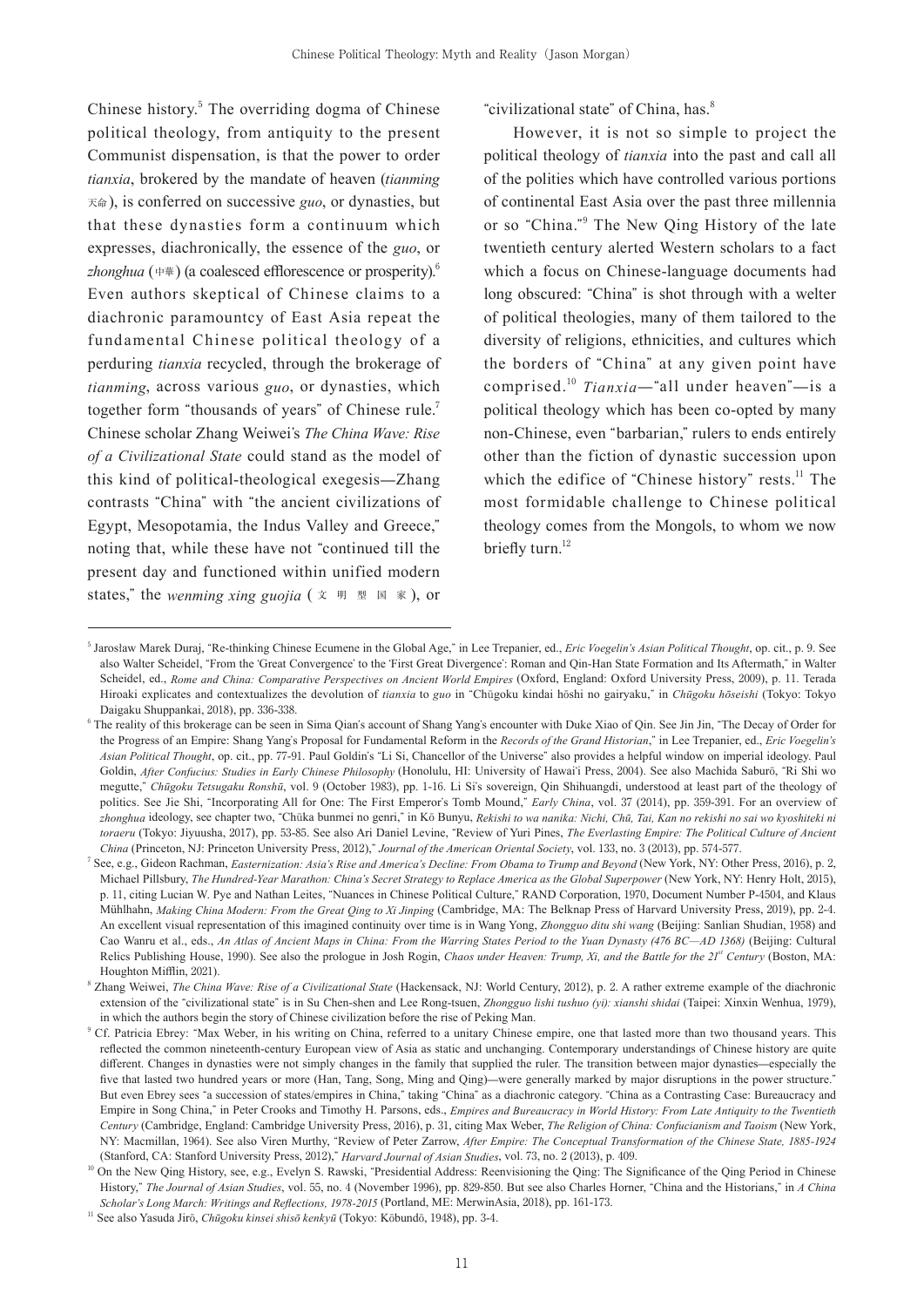### **All under Tengri, All from Chinggis Khan**

It is well known that "China" has often been ruled by non-Han peoples. The last imperial dynasty, the Qing, for example, was Manchurian, a legacy of the Jin (1115-1234) and of Nurhaci (1559-1626), the political theologian who made the peoples who would later be known as the Manchus into a receptacle for statecraft imagination forming them into a political force. While Chinese scholars past and present have been anxious to imbricate non-Han dynasties into the *tianxia* political theology, insisting that "barbarian" rulers were "Sinicized" and took on the polish of Han civilization while nestled in the folds of the "Great State," the documentary reality is that even the most apparently Sinoform Qing rulers, such as Kangxi (1654-1722) and Qianlong (1711-1799), retained their Manchurian prerogatives.

But even when it is admitted that non-Han identity was nurtured under Sinic *tianxia* political theology paradigms, the continuity implied by *tianxia*  ideology remains intact. Mongolian scholar Yang Haiying (楊海英) (Ohno Akira (大野旭), Oghonos Chogtu) explodes this continuity in his oeuvre. In one of his most recent works, *Gyakuten no Dai Chūgoku shi: Eurasia no shiten kara*, Yang carries the logic of non-Sinic, in particular Mongolian, rule over Han-plural domains to its natural conclusion.<sup>13</sup> Yang writes that the Chinese notion of "four thousand years of Chinese history" is a "naïve aspiration and daydream" (*tenshin ranman na ganbō ya kūsō*), and that the actual history of what Yang calls "Shina," following the Western appellation (which does not include the built-in chauvinism of *zhonghua* ideology), is vastly different from what Han historians have written down. Looking from the perspective of the steppes and their empires, Yang finds not continuity but gaps and breaks throughout the "Chinese" civilizational history commonly presented from non-Mongolian, largely Sinophilic perspectives.<sup>14</sup>

Yang's historiography thus inverts the *tianxia* mode of interpretation. But Yang goes farther, arguing that the Eurasian nomads are "one civilization" and tracking the cultural cadences which give continuity and consistency to this group—a group which, it must be remembered, brought forth the most expansive empire in the history of the world.<sup>15</sup> Although he engages heavily with anthropologist Umesao Tadao's (1920-2010) 1957 *Bunmei no seitai shikan*, a work which is beyond our purposes here, it is important for us that Yang explicates the material culture of the nomads (namely, their reliance upon transhumant practices to provide mobility across the vast steppe) as well as their "theological politics" (to coin a phrase) of worship of heaven (Tengri), one of whose aspects is the "Eternal Blue Sky". <sup>16</sup> In fact, Yang inverts the political theology of *tianxia* to the ultimate degree, arguing that the "son of heaven" doctrine which anchored Chinese political theology from the time of the Zhou Dynasty (ca. 1046-256 BC) was imported from nomadic culture, which had long before been worshiping heaven.<sup>17</sup> The "barbarians" were not Sinicized, in other words. The Han were Mongolized.

Yang also dismantles a modern dogma of Chinese political theology, namely the fiction that the People's Republic of China is a model of racial tolerance. In *Genocide to Bunka Dai Kakumei*, for example, Yang details the harrowing years during the Cultural Revolution when Mao Zedong (1893-1976), Zhou Enlai (1898-1976), and several other authorities within the Chinese Communist Party planned, ordered, and later covered up the mass murder of Mongolians.<sup>18</sup> The political theology that "China is

<sup>&</sup>lt;sup>12</sup> See J. Daniel Rogers, Erdenebat Ulambayar, and Mathew Gallon, "Urban Centres and the Emergence of Empires in Eastern Inner Asia," Antiquity, vol. 79 (2005), pp. 801-818, and Agyn Khairullovich Kazymzhanov and Keith Owen Tribble, "The Political Tradition of the Steppe," *Nationalities Papers*, vol. 26, no. 3 (September 1998), pp. 453-472.

<sup>13</sup> Yang Haiying, *Gyakuten no Dai Chūgoku shi: Eurasia no shiten kara* (Tokyo: Bungei Shunjū, 2019)

<sup>14</sup> Yang Haiying, *Gyakuten no Dai Chūgoku*, op. cit., pp. 14-15

<sup>15</sup> Yang Haiying, *Gyakuten no Dai Chūgoku*, op. cit., p. 79. See also David O. Morgan, *The Mongols* (2e) (Malden, MA: Blackwell, 2007).

<sup>&</sup>lt;sup>16</sup> Yang Haiying, *Gyakuten no Dai Chūgoku*, op. cit., pp. 86-91, citing Umesao Tadao, *Bunmei no seitai shikan* (Tokyo: Chūō Kōron, 1967), and pp. 114-116. See also Sanping Chen, "Son of Heaven and Son of God: Interactions among Ancient Asiatic Cultures regarding Sacral Kingship and Theophoric Names," *Journal of the Royal Asiatic Society*, Series 3, vol. 12, no. 3 (2002), p. 307, and Paul D. Buell and Judith Kolbas, "The Ethos of State and Society in the Early Mongol Empire: Chinggis Khan to Güyük," *Journal of the Royal Asiatic Society*, Series 3, vol. 26, nos. 1-2 (2016), pp. 44-45.

<sup>17</sup> Yang Haiying, *Gyakuten no Dai Chūgoku*, op. cit., ppl 115-116, citing Kaizuka Shigeki and Itō Michiharu, *Kodai Chūgoku* (Tokyo: Kōdansha, 2000). See also Lhamsuren Munkh-Erdene, "The Rise of the Chinggisid Dynasty: Pre-Modern Eurasian Political Order and Culture at a Glance," *International Journal of Asian Studies*, vol. 15, no. 1 (2018), pp. 39-84.

<sup>&</sup>lt;sup>18</sup> "China Tries Ethnic Mongolian Historian for Genocide Book, in Secret," Federal Government Documents and Publications (April 12, 2019), Yang Haiying, "Japan's ʻSouthern Mongolia Parliamentary Alliance' Is Historically Significant," JAPAN Forward (June 4, 2021), and Southern Mongolia Congress, "Press Conference on Southern Mongolian Genocide to UNESCO's Memory of the World Programme" (July 5, 2017)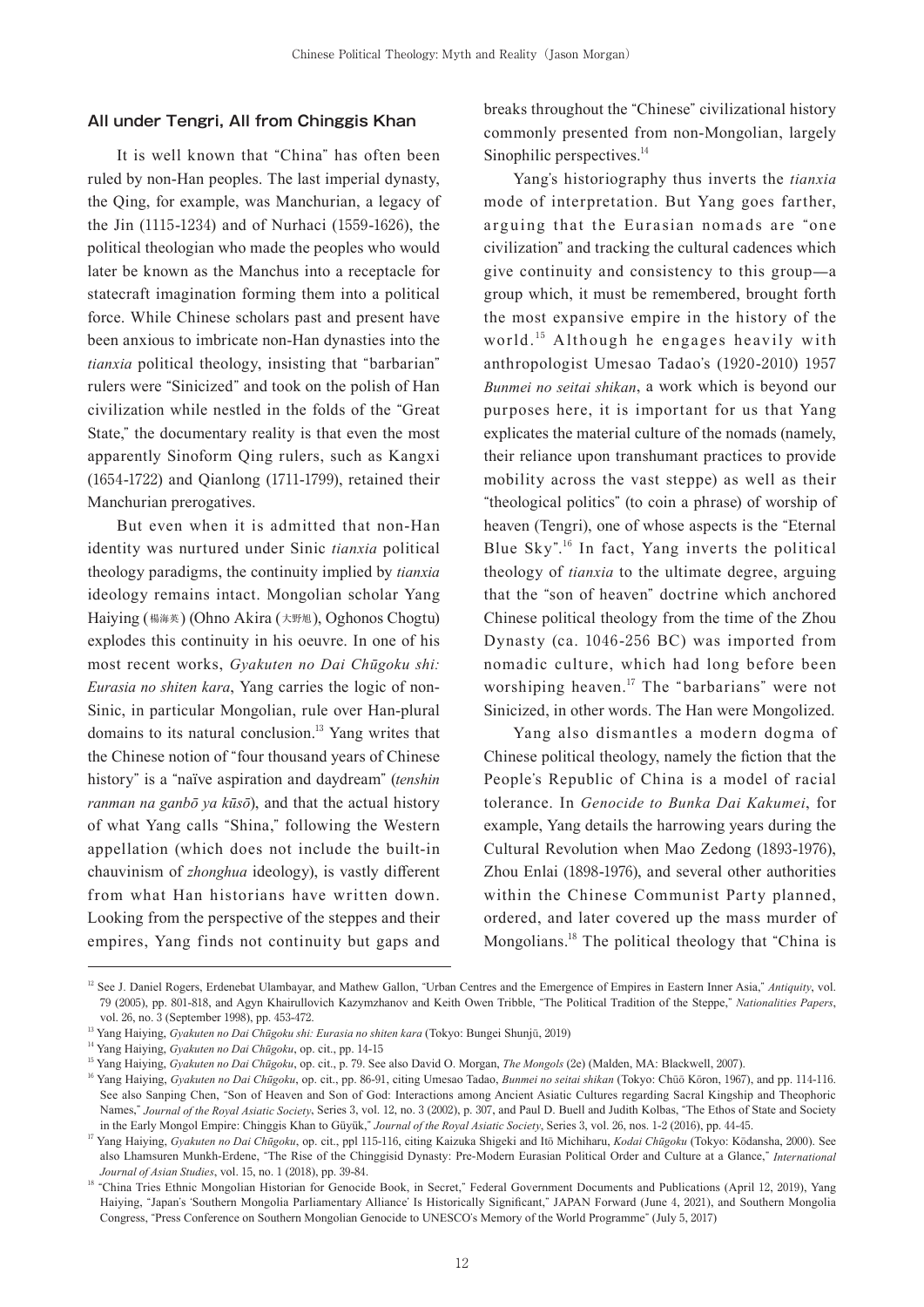the ancestral homeland of the Mongols" is belied by the campaign of ethnic cleansing and programmatic historical amnesia which the Chinese Communist Party carried out.<sup>19</sup> The persistence of the Chinggisid line in Mongolia also appears to serve as a reminder to the Han authorities that Mongolia pulls back the curtain on Chinese political theology.<sup>20</sup> The ongoing ethnic cleansing campaign in Mongolia, including the erasure of Mongolian language and the transplantation of Mongolian people with Han colonists, attests to the truth of Yang's interpretation.<sup>21</sup>

# **Buddha and Chakravartin: The Lamaist Dissent from Chinese Political Theology**

The political theology of a succession of dynasties entrusted with the *tianxia* is further complicated by the Tibetan, and the Tibeto-Mongolian, currents of Asian history.<sup>22</sup> (I elide here the additional challenge to *tianxia* political theology presented by Temür (1336-1405) and his appeal to Islam for justification for his conquest.<sup>23</sup>) Mongol rule was often conceptually gridded within the cosmos of Tibetan Buddhism, so that even the religious and philosophical props for Chinese political theology (namely Daoism and Confucianism) were sometimes attenuated or outright ignored. Kublai Khan's (1215- 1294) rule over "China" after his "accession to—or usurpation of—the Yuan throne," writes Veronika Veit, was legitimized by the "*khoyar yosun*" dual-order model of lama and king, with Kublai as the putative "*cakravartin-raja*," or "universal emperor who turned the wheel of the law" in accordance with Tibetan Buddhist political theology.<sup>24</sup> It is true that Kublai couched his realm's Han-facing political theology in the language of the "Great State".<sup>25</sup> But the emerging scholarly picture of Mongolian statecraft is dyed much more deeply in Buddhist hues than in the festal vermilions of the Han state.<sup>26</sup>

This Tibetan complication to Chinese political theology is presented in historical and international legal detail in Michael van Walt van Praag and Miek Boltjes' *Tibet Brief 20/20*. In this volume, van Walt van Praag and Boltjes explain that Tibet was never, by any measure, a part of China, despite the Chinese Communist Party's insistence to the contrary. One of the main problems with Beijing's current argument, van Walt van Praag and Boltjes write, is that "in historical Inner and East Asia, sovereignty—defined simply as the lawful authority of a ruler to wield power over his subjects—was tied to the person of the ruler and not to a specific territory and was mostly conceived as divisible. Thus, sovereignty was mostly layered or shared and was rarely supreme."<sup>27</sup> The current Chinese political theology of "one China" extending in territorial and racialist continuity over, for example, Tibet, is a modern fiction. According to van Walt van Praag and Boltjes, this fiction has grounding neither in the political theology (heavily influenced by Tibetan Buddhism and, later, Mongolian Buddhism) of Inner or East Asia, nor in modern international law.<sup>28</sup>

#### **Conclusion**

The political theology of China teaches that a consistent and diachronically integrated state,

<sup>&</sup>lt;sup>19</sup> Yang Haiying, *Genocide to Bunka Dai Kakumei: Uchi Mongoru no minzoku mondai* (Tokyo: Bensei, 2014), p. 46

<sup>20</sup> See Yang Haiying, *Chingisu Hān saishi: kokoromi to shite no rekishi jinruigakuteki saikōsei* (Tokyo: Fūkyōsha, 2005).

<sup>&</sup>lt;sup>21</sup> On the persistence of the Chinggisid line, see Yang Haiying, *Chingisu Hān no matsuei: gendai Chūogoku wo ikita ōjo Suchinkanru* (Tokyo: Sōshisha, 1995).

<sup>22</sup> See Batujirghal and Yang Haiying, *Arjai Grotto: The Rise and Fall of a Buddhist Memorial for Chinggis Khan* (Tokyo: Fūkyōsha, 2005).

<sup>&</sup>lt;sup>23</sup> See Michal Biran, "The Mongols in Central Asia from Chinggis Khan's Invasion to the Rise of Temür: the Ögödeid and Chaghadaid Realms," in Nicola Di Cosmo, Allen J. Frank, and Peter B. Golden, eds., *The Cambridge History of Inner Asia: The Chinggisid Age* (Cambridge, England: Cambridge University Press, 2009), pp. 46-66.

<sup>&</sup>lt;sup>24</sup> Veronika Veit, "The Eastern Steppe: Mongol Regimes after the Yuan (1368-1636)," in Nicola Di Cosmo, Allen J. Frank, and Peter B. Golden, eds., The *Cambridge History of Inner Asia*, op. cit., p. 171. On the complexities of Buddhist political ritual in Tibet and Mongolia, see Solomon George FitzHerbert, "An Early Tibetan Gesar *bsang* Text," *Archiv Orientální*, vol. 84 (2016), pp. 467-526. See also Kirill Alexeev, "Anatomy of the Mongolian Colophons in the Translation of the Word of the Buddha," *Archiv Orientální*, vol. 87 (2019), pp. 315-331, and George FitzHerbert, "Constitutional Mythologies and Entangled Cultures in the Tibeto-Mongolian *Gesar* Epic: The Motif of Gesar's Celestial Descent," *Journal of American Folklore*, vol. 129 (2016), pp. 297-326.

<sup>&</sup>lt;sup>25</sup> Timothy Brook, *Great State: China and the World* (New York, NY: Harper Collins, 2020), p. 31

<sup>&</sup>lt;sup>26</sup> See "Chinese Legitimation of the Mongol Regime and the Legacy of 'Unification'," in Timothy Brook, Michael van Walt van Praag, and Miek Boltjes, eds., *Sacred Mandates: Asian International Relations since Chinggis Khan* (Chicago, IL: University of Chicago Press, 2018), pp. 49-56.

<sup>27</sup> Michael van Walt van Praag and Miek Boltjes, *Tibet Brief 20/20* (Denver, CO: Outskirts Press, 2020), pp. 34-35

<sup>&</sup>lt;sup>28</sup> See also Maria Adele Carrai, "Learning Western Technique of Empire: Republican China and the New Legal Framework for Managing Tibet," *Leiden Journal of International Law*, vol. 30 (2017), pp. 801-824.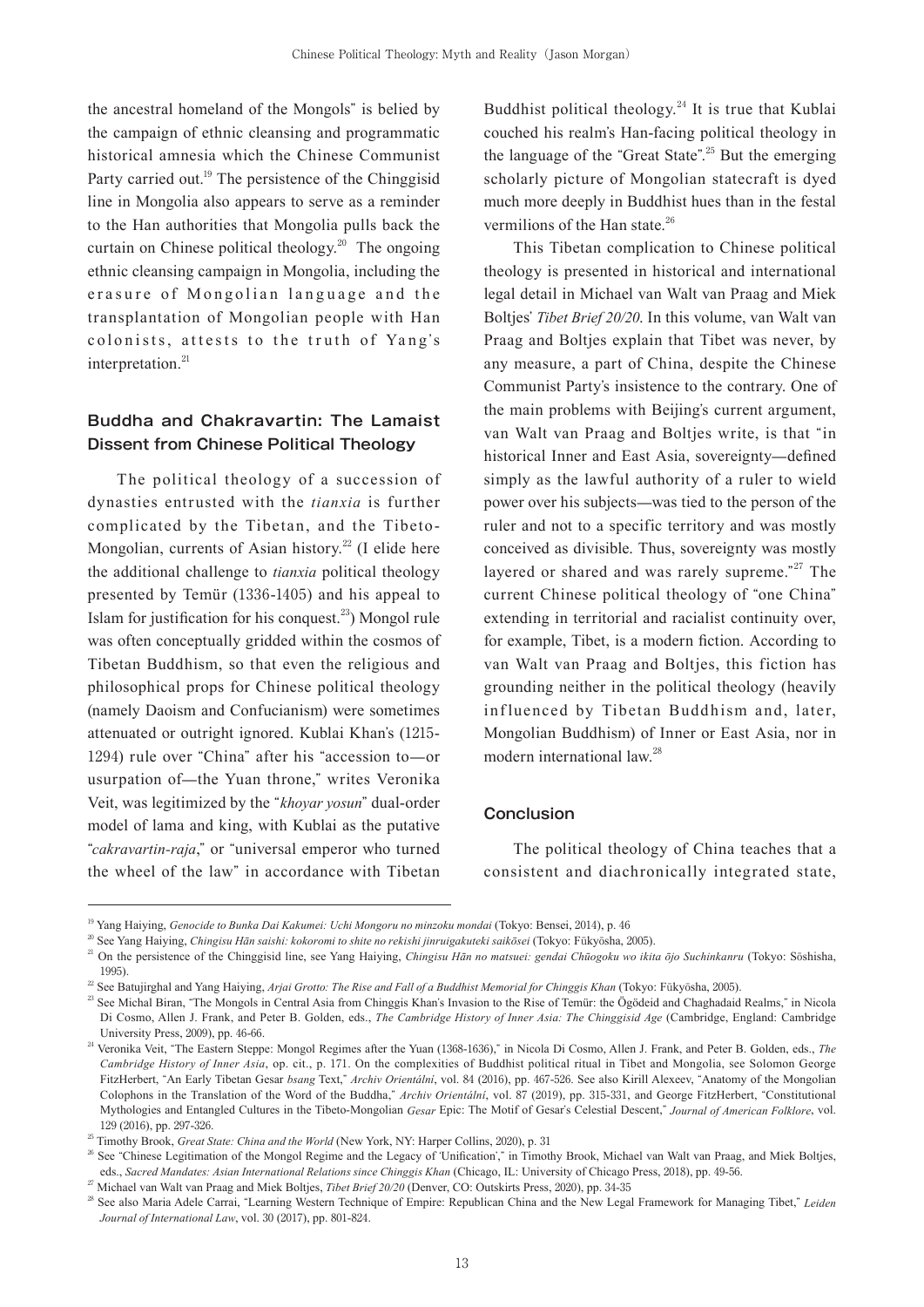*zhonghua*, has persisted across a stretch of thousands of years, undergoing continual reconstitution and disintegration, phoenixlike, according to the dialectical mechanism of the "mandate of heaven." In this essay, I have attempted to demonstrate that this political theology is not tenable even as mythos. The historical record simply does not support the *tianxia*  political theology of what many still refer to as "China." Today, the People's Republic of China claims dominion over East Turkestan, Tibet, Inner Mongolia, Manchuria, Taiwan, and even the Qing's former Ryūkyū trading partner and quasi-client state (Okinawa). By an extension of the racialist Han paradigm, the People's Republic also expects socalled "overseas Chinese" (*huaqiao*) to maintain a degree of allegiance to the Chinese "motherland," an expectation of racial solidarity arguably voiced by no other modern state after the sobering examples provided by the Third Reich, Rwanda, Bosnia, and apartheid South Africa.<sup>29</sup>

And yet, political theology appears to be indestructible. Many have remarked that the current leader of the People's Republic of China, Xi Jinping, is attempting to revive the authoritarian model of Mao Zedong, who in turn was often heralded as an emperor in his own right.<sup>30</sup> The Chinese Communist Party, it could be argued, has assumed the mantle of heavenly approbation, and now holds the *tianxia* lost by the Qing, scattered by war with the Nationalists and Japan, but preserved, like a Vestal Virgin cupping a guttering sacred flame of state, during the Long March to Yan'an. $31$  It would appear that the current "China Dream" is not merely to recover the glories of the central efflorescence (*zhonghua*) in possession of the all-under-heaven, but to "Sino-form"

the rest of the planet using the technologies now available to modern states.<sup>32</sup>

However, there is ongoing dissent to what remains the dominant political theology in East Asia, even after the apparent rise of the ideological Westphalian state. A 2016 article by Sharad K. Soni invokes the Buddhist legacies of the past in considering the "emerging dimensions of India-Mongolia Relations," for example, and Natalie Köhle has questioned whether, as has been generally assumed, the "Manchu Qing emperors had no personal commitment to Buddhism". <sup>33</sup> Others have also revisited the place of Buddhism in the previous model of Chinese political theology, such as Wen-Shing Chou's investigation of the "Buddhist universe" of the court of the thirteenth Dalai Lama.<sup>34</sup> Some scholars are going even farther back, disentangling the political theology of, for instance, the Tang Dynasty from lesser regional states.  $35$  The archaeological record, too, continues to yield new clues about the pre- and extra-Sinic political theologies which competed with, and often overpowered, the political theology of *tianxia*. 36

## **Bibliography**

- Alexeev, Kirill. 2019. "Anatomy of the Mongolian Colophons in the Translation of the Word of the Buddha". Archiv Orientální, vol. 87.
- Batujirghal and Yang Haiying. 2005. Arjai Grotto: The Rise and Fall of a Buddhist Memorial for Chinggis Khan. Tokyo: Fūkyōsha.

Biran, Michal. 2009. "The Mongols in Central Asia

<sup>&</sup>lt;sup>29</sup> A harrowing exploration of the comparison between the People's Republic of China and South Africa under apartheid is at Michael J. Walsh, *Stating the Sacred: Religion, China, and the Formation of the Nation-State* (New York, NY: Columbia University Press, 2020), pp. ix-xix.

<sup>30</sup> Yang Haiying, *Dokusai no Chūgoku gendaishi: Mō Takutō kara Shū Kinpei made* (Tokyo: Bungei Shunjū, 2019)

<sup>&</sup>lt;sup>31</sup> See chapter seven, "Controlling Legends," in Rowan Callick, *The Party Forever: Inside China's Modern Communist Elite* (New York, NY: Palgrave Macmillan, 2013), pp. 117-129. See also "The Xi Vision" in Elizabeth C. Economy, *The Third Revolution: Xi Jinping and the New Chinese State* (New York, NY: Oxford University Press, 2018), pp. 2-5, and Frank Dikötter, *How to Be a Dictator: The Cult of Personality in the Twentieth Century* (New York, NY: Bloomsbury, 2019), pp. 97-98.

<sup>&</sup>lt;sup>32</sup> David P. Goldman, *You Will Be Assimilated: China's Plan to Sino-Form the World* (New York, NY: Bombardier Books, 2020). See also Yang Haiying, *"Chūgoku" to iu shinwa: Shū Kinpei "Idainaru Chūka minzoku" no uso* (Tokyo: Bungei Shunjū, 2018), pp. 6-7.

<sup>33</sup> Sharad K. Soni, "Emerging Dimensions of India-Mongolia Relations," *Indian Foreign Affairs Journal*, vol. 11, no. 1 (January-March 2016), pp. 51-62, and Natalie Köhle, "Why did the Kangxi Emperor Go to Wutai Shan? Patronage, Pilgrimage, and the Place of Tibetan Buddhism at the Early Qing Court," *Late Imperial China*, vol. 29, no. 1 (June 2008), pp. 73-119.

<sup>34</sup> Wen-Shing Chou, "Reimagining the Buddhist Universe: Pilgrimage and Cosmography in the Court of the Thirteenth Dalai Lama (1876-1933)," *The Journal of Asian Studies*, vol. 73, no. 2 (May 2014), pp. 419-445

<sup>35</sup> Christian Daniels, "Nanzhao as a Southeast Asian Kingdom, c. 738-902," *Journal of Southeast Asian Studies*, vol. 52, no. 2 (June 2021), pp. 188-213.

<sup>36</sup> See Christopher Evans and Caroline Humphrey, "History, Timelessness and the Monumental: The Oboos of the Mergen Environs, Inner Mongolia," *Cambridge Archaeological Journal*, vol. 13, no. 2 (2003), pp. 195-211, and Yang Haiying, *Gyakuten no Dai Chūgoku shi*, op. cit., pp. 199-205. On the perennial questions of empire for the Chinese state, see Ming Wan, "*Discourses on Salt and Iron*: A First Century B.C. Chinese Debate over the Political Economy of Empire," *Journal of Chinese Political Science*, vol. 17 (2012), pp. 143-163.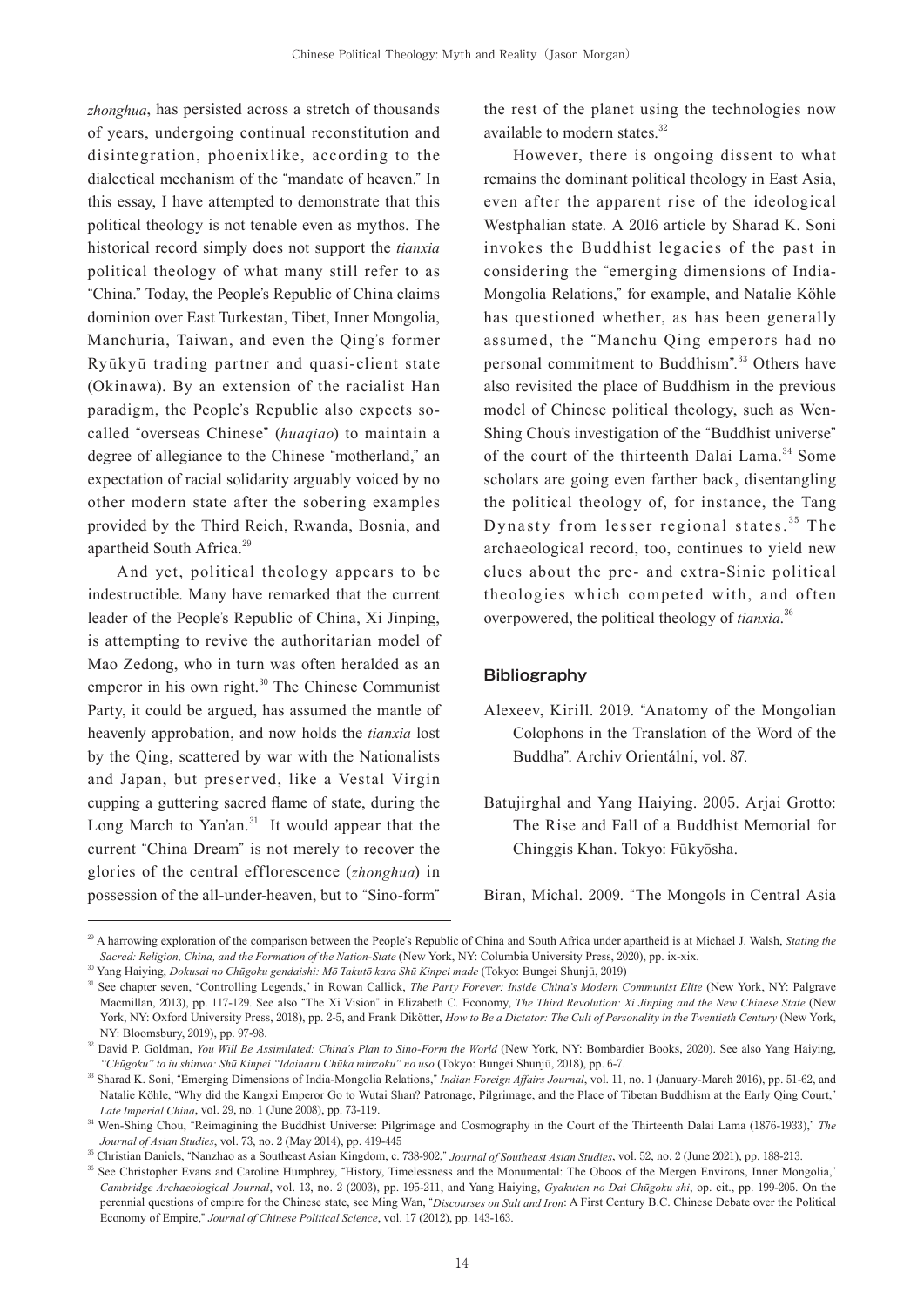from Chinggis Khan's Invasion to the Rise of Temür: The Ögödeid and Chaghadaid Realms". In Nicola Di Cosmo, Allen J. Frank, and Peter B. Golden, eds. The Cambridge History of Inner Asia: The Chinggisid Age. Cambridge, England: Cambridge University Press.

- Brook, Timothy. 2020. Great State: China and the World. New York, NY: Harper Collins.
- Brook, Timothy, Michael van Walt van Praag, and Miek Boltjes, eds. 2018. Sacred Mandates: Asian International Relations since Chinggis Khan. Chicago, IL: University of Chicago Press.
- Buell, Paul D. and Judith Kolbas. 2016. "The Ethos of State and Society in the Early Mongol Empire: Chinggis Khan to Güyük". Journal of the Royal Asiatic Society, Series 3, vol. 26, nos. 1-2.
- Callick, Rowan. 2013. The Party Forever: Inside China's Modern Communist Elite. New York, NY: Palgrave Macmillan.
- Cao Wanru et al., eds. 1990. An Atlas of Ancient Maps in China: From the Warring States Period to the Yuan Dynasty (476 BC—AD 1368). Beijing: Cultural Relics Publishing House.
- Carrai, Maria Adele. 2017. "Learning Western Technique of Empire: Republican China and the New Legal Framework for Managing Tibet". Leiden Journal of International Law, vol. 30.
- Chen, Sanping. 2002. "Son of Heaven and Son of God: Interactions among Ancient Asiatic Cultures regarding Sacral Kingship and Theophoric Names". Journal of the Royal Asiatic Society, Series 3, vol. 12, no. 3.
- "China Tries Ethnic Mongolian Historian for Genocide Book, in Secret". 2019. Federal Government Documents and Publications.
- Chou, Wen-Shing. 2014. "Reimagining the Buddhist Universe: Pilgrimage and Cosmography in the Court of the Thirteenth Dalai Lama (1876-1933)".

The Journal of Asian Studies, vol. 73, no. 2.

- Daniels, Christian. 2021. "Nanzhao as a Southeast Asian Kingdom, c. 738-902". Journal of Southeast Asian Studies, vol. 52, no. 2.
- Dikötter, Frank. 2019. How to Be a Dictator: The Cult of Personality in the Twentieth Century. New York, NY: Bloomsbury.
- Duraj, Jarosław Marek. 2020. "Re-thinking Chinese Ecumene in the Global Age". In Lee Trepanier, ed. Eric Voegelin's Asian Political Thought. London, England: Rowman & Littlefield.
- Ebrey, Patricia. 2016. "China as a Contrasting Case: Bureaucracy and Empire in Song China". In Peter Crooks and Timothy H. Parsons, eds., Empires and Bureaucracy in World History: From Late Antiquity to the Twentieth Century. Cambridge, England: Cambridge University Press.
- Economy, Elizabeth C. 2018. The Third Revolution: Xi Jinping and the New Chinese State. New York, NY: Oxford University Press.
- Evans, Christopher and Caroline Humphrey. 2003. "History, Timelessness and the Monumental: the Oboos of the Mergen Environs, Inner Mongolia". Cambridge Archaeological Journal, vol. 13, no. 2.
- FitzHerbert, Solomon George. 2016. "An Early Tibetan Gesar bsang Text". Archiv Orientální, vol. 84.
- ———. 2016. "Constitutional Mythologies and Entangled Cultures in the Tibeto-Mongolian Gesar Epic: The Motif of Gesar's Celestial Descent". Journal of American Folklore, vol. 129.
- Goldin, Paul. 2004. After Confucius: Studies in Early Chinese Philosophy. Honolulu, HI: University of Hawaiʻi Press.
- Goldman, David P. 2020. You Will Be Assimilated: China's Plan to Sino-Form the World. New York, NY: Bombardier Books.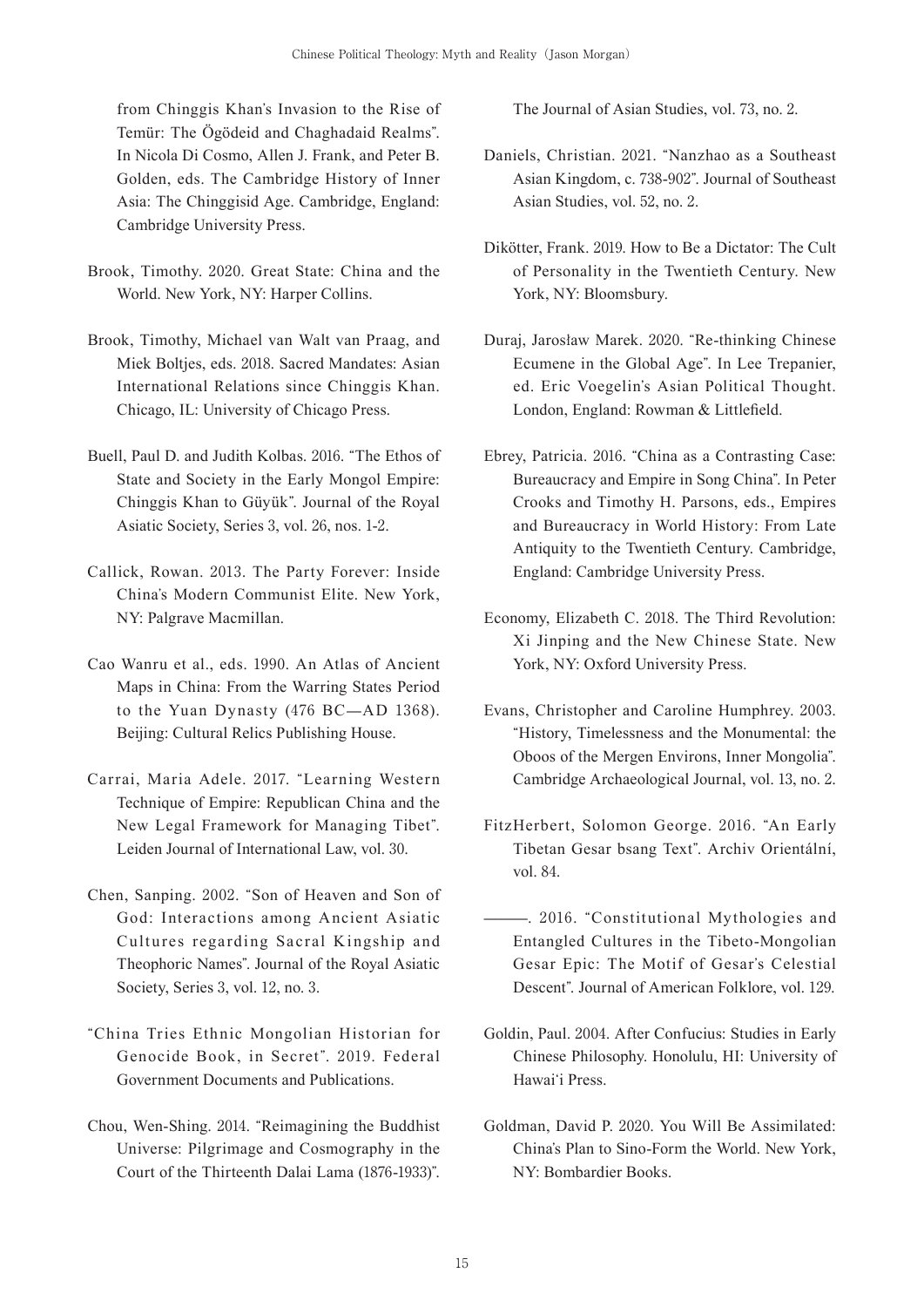- Horner, Charles. 2018. A China Scholar's Long March: Writings and Reflections, 1978-2015. Portland, ME: MerwinAsia.
- Jie Shi. 2014. "Incorporating All for One: The First Emperor's Tomb Mound". Early China, vol. 37.
- Jin Jin. 2020. "The Decay of Order for the Progress of an Empire: Shang Yang's Proposal for Fundamental Reform in the Records of the Grand Historian". In Lee Trepanier, ed. Eric Voegelin's Asian Political Thought. London, England: Rowman & Littlefield.
- Kaizuka Shigeki and Itō Michiharu. 2000. Kodai Chūgoku. Tokyo: Kōdansha.
- Kazymzhanov, Agyn Khairullovich and Keith Owen Tribble. 1998. "The Political Tradition of the Steppe". Nationalities Papers, vol. 26, no. 3.
- Kō Bunyu. 2017. Rekishi to wa nanika: Nichi, Chū, Tai, Kan no rekishi no sai wo kyoshiteki ni toraeru. Tokyo: Jiyuusha.
- Köhle, Natalie. 2008. "Why did the Kangxi Emperor Go to Wutai Shan? Patronage, Pilgrimage, and the Place of Tibetan Buddhism at the Early Qing Court". Late Imperial China, vol. 29, no. 1.
- Kosano Kazuko. 2017. "Carl Schmitt ʻSeiji Shingaku' no gaiyō". Daitō Hōsei Ronshū, no. 26.
- Levine, Ari Daniel. 2013. "Review of Yuri Pines, The Everlasting Empire: The Political Culture of Ancient China (Princeton, NJ: Princeton University Press, 2012)". Journal of the American Oriental Society, vol. 133, no. 3.
- Li, Jin and Li Ma. 2020. "The Theological Roots of Modern Chinese Political Thought: A Voegelinian Interpretation". In Lee Trepanier, ed. Eric Voegelin's Asian Political Thought. London, England: Rowman & Littlefield.
- Machida Saburō. 1983. "Ri Shi wo megutte". Chūgoku Tetsugaku Ronshū, vol. 9.
- Morgan, David O. 2007. The Mongols (2e). Malden, MA: Blackwell.
- Mühlhahn, Klaus. 2019. Making China Modern: From the Great Qing to Xi Jinping. Cambridge, MA: The Belknap Press of Harvard University Press.
- Munkh-Erdene, Lhamsuren. 2018. "The Rise of the Chinggisid Dynasty: Pre-Modern Eurasian Political Order and Culture at a Glance". International Journal of Asian Studies, vol. 15, no. 1.
- Murthy, Viren. 2013. "Review of Peter Zarrow, After Empire: The Conceptual Transformation of the Chinese State, 1885-1924 (Stanford, CA: Stanford University Press, 2012)". Harvard Journal of Asian Studies, vol. 73, no. 2.
- Naruse Shō. 2018. "Reigai to chitsujo: Carl Schmitt ni okeru ʻseiji shingaku' to ʻseijiteki na mono'". Nagoya Daigaku Jinbungaku Kenkyū Ronshū, no. 1.
- Oakeshott, Michael. 1991. Rationalism in Politics and Other Essays (New and Expanded Edition). Indianapolis, IN: Liberty Fund.
- Pillsbury, Michael. 2015. The Hundred-Year Marathon: China's Secret Strategy to Replace America as the Global Superpower. New York, NY: Henry Holt.
- Rachman, Gideon. 2016. Easternization: Asia's Rise and America's Decline: From Obama to Trump and Beyond. New York, NY: Other Press.
- Rawski, Evelyn S. 1996. "Presidential Address: Reenvisioning the Qing: The Significance of the Qing Period in Chinese History". The Journal of Asian Studies, vol. 55, no. 4.
- Rogers, J. Daniel, Erdenebat Ulambayar, and Mathew Gallon. 2005. "Urban Centres and the Emergence of Empires in Eastern Inner Asia". Antiquity, vol. 79.